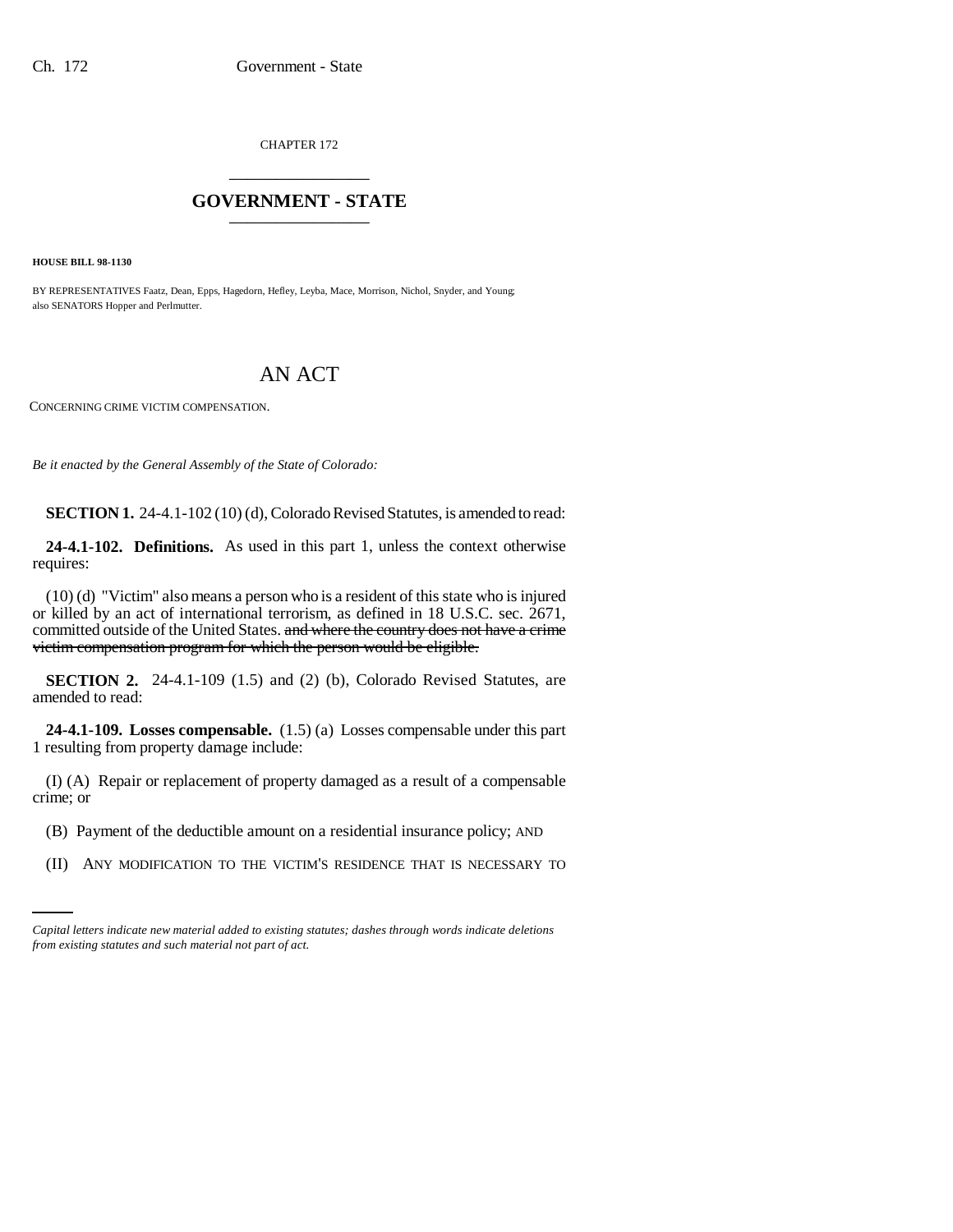ENSURE VICTIM SAFETY.

(b) The victim's recovery under this part 1 due to property damage shall not exceed two hundred fifty dollars for each compensable crime; but in no case shall a loss be compensable if the aggregate property damages are less than twenty-five dollars.

(2) Compensable losses do not include:

(b) Aggregate damages to the victim or to the dependents of a victim exceeding ten TWENTY thousand dollars; unless otherwise determined by the unanimous decision of the board to address situations catastrophic to the victim, but in no case may the board exceed an aggregate limit for damages to the victim or to dependents of the victim of fifteen thousand dollars; or

**SECTION 3.** 24-4.1-112 (1), Colorado Revised Statutes, is amended to read:

**24-4.1-112. Emergency awards.** (1) The board may order an emergency award to the applicant pending a final decision in the claim if it appears to the board, prior to taking action upon the claim, that undue hardship will result to the applicant if immediate payment is not made. AWARDS PURSUANT TO THIS SECTION ARE INTENDED TO COVER EXPENSES INCURRED BY CRIME VICTIMS IN MEETING THEIR IMMEDIATE SHORT-TERM NEEDS. The amount of such award shall not exceed five hundred ONE THOUSAND dollars and shall be deducted from any final award made as a result of the claim.

**SECTION 4.** 24-4.1-117 (5), Colorado Revised Statutes, is amended to read:

**24-4.1-117. Fund created - control of fund.** (5) All moneys deposited in the fund shall be used solely for the compensation of victims pursuant to this part 1; except that the district attorney and the court administrator may use an aggregate of no more than eight TWELVE and one-half percent of the total amount of moneys in the crime victim compensation fund for administrative costs incurred pursuant to this part 1. The district attorney shall be permitted to use no more than  $\frac{1}{2}$  TEN percent of the total amount of moneys in the fund for administrative costs. The court administrator shall be permitted to use no more than two and one-half percent of the total amount of moneys in the fund for administrative costs.

**SECTION 5.** 24-4.1-124 (2), Colorado Revised Statutes, is amended to read:

**24-4.1-124. State crime victim compensation fund - creation - allocation of moneys.** (2) On January 1, 1986, and on every January 1 thereafter, the state court administrator shall allocate the moneys in the fund equally among the judicial districts which THAT have distributed seventy-five percent or more of the total moneys collected in the previous fiscal year to crime victims and IN PROPORTION TO THE AMOUNT PAID OUT BY EACH SUCH JUDICIAL DISTRICT DURING THE FISCAL YEAR. THE STATE COURT ADMINISTRATOR shall notify in writing the state treasurer to transmit those allocated amounts out of the state crime victim compensation fund to the funds of those specified judicial districts. Upon such written authorization, the state treasurer shall transmit the amount of each allocation to the court administrator of the judicial district for credit to the fund of that district.